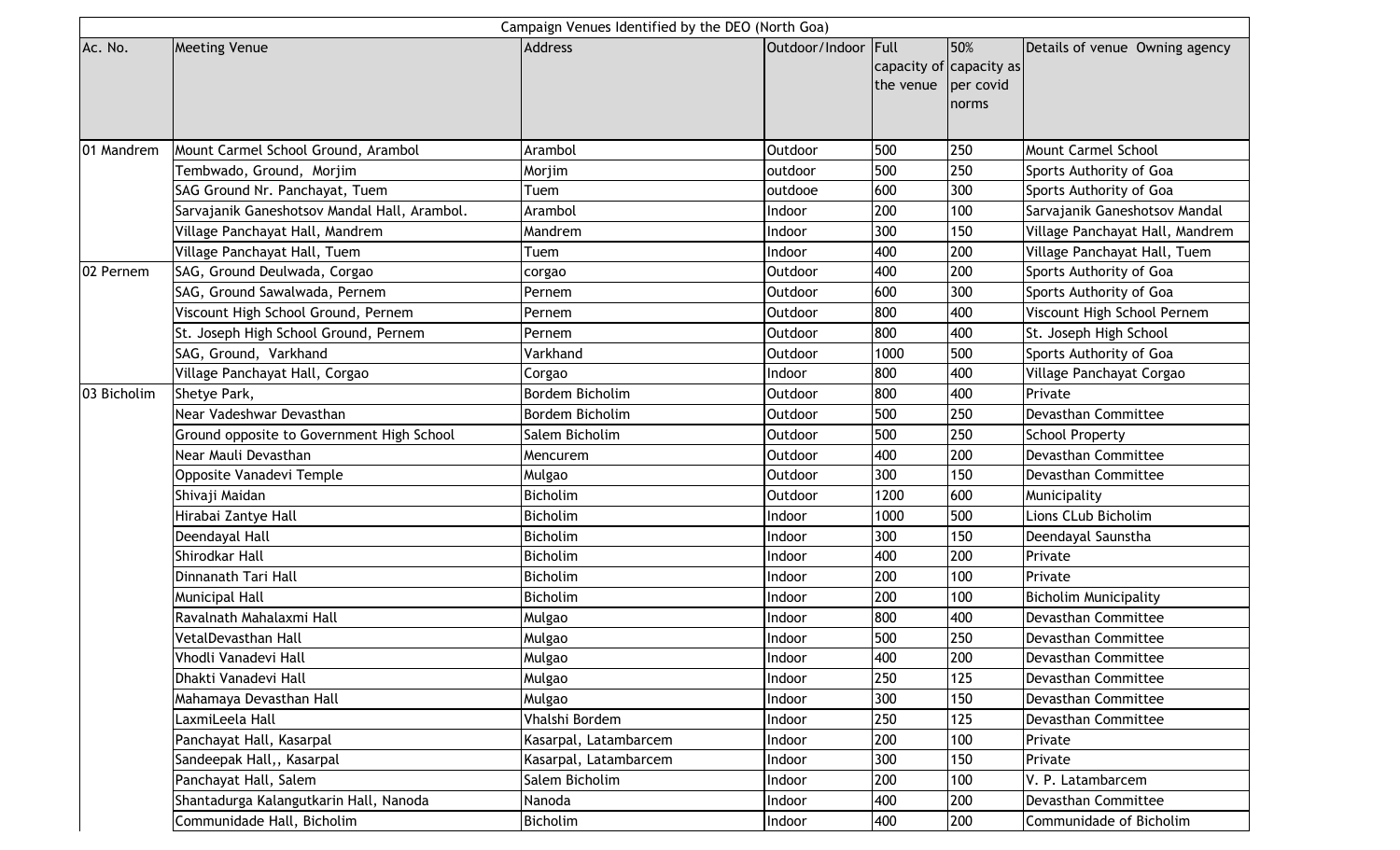| Ac. No.   | <b>Meeting Venue</b>                                       | <b>Address</b>               | Outdoor/Indoor Full | the venue | 50%<br>capacity of capacity as<br>per covid<br>norms | Details of venue Owning agency            |
|-----------|------------------------------------------------------------|------------------------------|---------------------|-----------|------------------------------------------------------|-------------------------------------------|
|           | Rotary Charitable Trust Hall Bicholim                      | Bicholim                     | Indoor              | 150       | 75                                                   | <b>Rotary Club</b>                        |
| 04 Tivim  | Tivim football ground                                      | Tivim                        | Outdoor             | 1000      | 500                                                  | Village Panchyat Tivim                    |
|           | Sirsaim Communidade Ground                                 | Sirsaim                      | Outdoor             | 1000      | 500                                                  | Communidade of Sirsaim                    |
|           | Mahadev Smruthi hall, Colvale                              | Colvale                      | Indoor              | 300       | 150                                                  | Pramod Salkar                             |
|           | Gound near Ganesh Temple, Gotnichoval Colvale              | Colvale                      | Outdoor             | 500       | 250                                                  |                                           |
|           | Talap junction, Pirna                                      | Pirna                        | Outdoor             | 250       | 125                                                  |                                           |
|           | Ground at Colvale nr. RR Enclave parking space<br>Colvale. | Colvale                      | Outdoor             | 350       | 175                                                  | R.R. Enclave                              |
|           | Cultural Hall Assonora                                     | Assonora                     | Indoor              | 1000      | 500                                                  |                                           |
|           | Assonora Ground                                            | Assonora                     | Outdoor             | 1000      | 500                                                  |                                           |
| 05 Mapusa | Trimurti Hall                                              | Near Court Junction, Mapusa  | Indoor              | 500       | 250                                                  | Private                                   |
|           | Sidharth Hall                                              | Duler, Karaswada             | Indoor              | 500       | 250                                                  | Private                                   |
|           | <b>SPG Hall</b>                                            | Xelpem Duler, Mapusa         | Indoor              | 800       | 400                                                  | Private                                   |
|           | Shri Bodgeshwar Hall                                       | Bodgini, Mapusa              | Indoor              | 1000      | 500                                                  | Bodgini Bodgeshwar Devasthan<br>Committee |
|           | <b>Sirsat Hall</b>                                         | Above Union Pharmacy, Mapusa | Indoor              | 1000      | 500                                                  | Private                                   |
| 06 Siolim | Hall of the Xetropal Temple,                               | Oxel, Siolim Bardez Goa      | Indoor              | 150       | 75                                                   | <b>Temple Committee</b>                   |
|           | Hall of the Shirodkar Temple,                              | Oxel, Siolim, Bardez Goa     | Indoor              | 50        | 25                                                   | Temple Committee                          |
|           | Shree Rashtroli Devasthan,                                 | Vaddy, Siolim Goa.           | Outdoor             | 70        | 35                                                   | Shree Rashtroli Devasthan<br>Committee    |
|           | Keerti Vidhyalaya High School,                             | Siolim Rai                   | Indoor              | 100       | 50                                                   | <b>School Managing Committee</b>          |
|           | Keerti Vidhyalaya High School                              | Siolim Rai                   | Outdoor             | 200       | 10 <sup>1</sup>                                      | <b>School Managing Committee</b>          |
|           | Dadoba Temple                                              | Siolim Rai                   | Outdoor             | 100       | 50                                                   | Devasthan Committee                       |
|           | Papa's hall, Siolim Bardez Goa.                            | Siolim Rai                   | Indoor              | 300       | 150                                                  | Rented                                    |
|           | Shree Kaloba Temple                                        | Guddem Siolim Goa            | Outdoor             | 300       | 150                                                  | Temple Committee                          |
|           | Hall of Shree Kashi Kalyan Bhraman Temple,                 | Guddem Siolim Goa            | Outdoor             | 50        | 25                                                   | Temple Committee                          |
|           | Shree Arjoba Devasthan Hall                                | Xellit siolim                | Indoor              | 300       | 150                                                  | Temple Committee                          |
|           | Shree Satheri Devasthan Hall                               | Xellit siolim                | Indoor              | 500       | 250                                                  | Temple Committee                          |
|           | Holly Cross Convent Hight school Hall                      | gausawaddo Sioolim           | Indoor              | 500       | 250                                                  | <b>School Managing Committee</b>          |
|           | Shiv Shakleshwar temple hall,                              | Maina waddo, Siolim          | Indoor              | 200       | 100                                                  | Temple Committee                          |
|           | Ramdas Swami Mhat hall,                                    | Teen Mad, Siolim Goa         | Indoor              | 250       | 125                                                  | <b>Managing Committee</b>                 |
|           | St. Anthony's Church Hall,                                 | Siolim Bardez Goa            | Indoor              | 500       | 250                                                  | <b>Church Committee</b>                   |
|           | Shakleshwar temple, Goa                                    | Bandir Waddo, Siolim         | Indoor              | 60        | 30                                                   | Temple Committee                          |
|           | Shree Siddheshwar Devasthan                                | Caisua, Dabholwaddo          | Indoor              | 500       | 250                                                  | Shree Siddheshwar Devasthan<br>Committee  |
|           |                                                            |                              |                     |           |                                                      |                                           |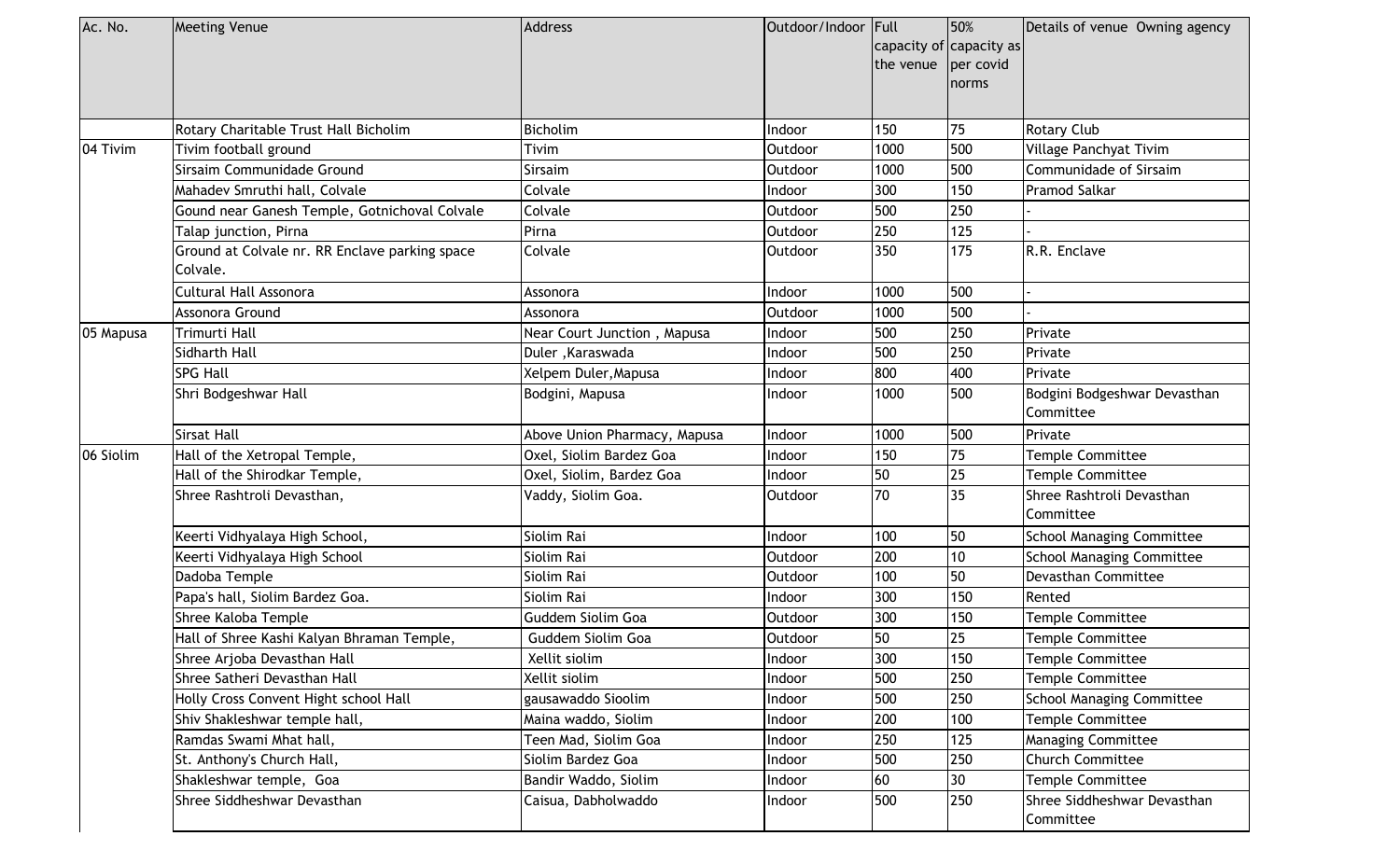| Ac. No.    | <b>Meeting Venue</b>                          | <b>Address</b>             | Outdoor/Indoor Full |                         | 50%       | Details of venue Owning agency |
|------------|-----------------------------------------------|----------------------------|---------------------|-------------------------|-----------|--------------------------------|
|            |                                               |                            |                     | capacity of capacity as |           |                                |
|            |                                               |                            |                     | the venue               | per covid |                                |
|            |                                               |                            |                     |                         | norms     |                                |
|            |                                               |                            |                     |                         |           |                                |
|            | Shree Siddheshwar Hanuman Devasthan           | Caisua, Dabholwaddo        | Indoor              | 150                     | 75        | Shree Siddheshwar Hanuman      |
|            |                                               |                            |                     |                         |           | Devasthan committee            |
|            | Open Football ground                          | Anjuna Chivar              | Outdoor             | 700                     | 350       | <b>Chapora Sports Ground</b>   |
|            | Community Hall of V. P.                       | Anjuna caisua              | Indoor              | 500                     | 250       | Anjuna Village Panchayat       |
|            | Anjuna Panchayat Hall                         | Anjuna caisua              | Indoor              | 50                      | 25        | Anjuna Village Panchayat       |
|            | Rashtroli Devasthan,                          | Grand Chivar, Anjuna       | Indoor              | 50                      | 25        | Devasthan Committee            |
|            | Shree kuteshwar Devastan Hall,                | Gumal Waddo, Anjuna        | Indoor              | 300                     | 150       | Devasthan Committee            |
|            | Shree Dattatreya Devasthan Hall,              | Socol Vaddo, Assagao       | Indoor              | 200                     | 100       | Devasthan Committee            |
|            | Shree Bharasatchelshwar Temple,               | Munang, Assagao            | Indoor              | 100                     | 50        | <b>Temple Committee</b>        |
|            | Shri Dattatray Temple, Munang Assagao.        | Munang, Assagao            | Indoor              | 100                     | 50        | <b>Temple Committee</b>        |
|            | Rashtroli Narayandev hall                     | Canca                      | Indoor              | 300                     | 150       | Devasthan Committee            |
|            | Cajini                                        | Verla                      | Outdoor             | 1000                    | 500       | open area                      |
|            | Kalangan                                      | Verla                      | Indoor              | 70                      | 35        | open araa                      |
|            | Vishvati Vishveshar hall                      | Canca                      | Indoor              | 300                     | 150       | Devasthan Committee            |
|            | Saibaba Temple hall                           | Canca                      | Indoor              | 300                     | 150       | Devasthan Committee            |
|            | Rashtroli Temple hall                         | Canca                      | Indoor              | 300                     | 150       | Devasthan Committee            |
|            | Siddhapurush Narayan Devasthan                | Canca                      | Indoor              | 1000                    | 500       | Devasthan Committee            |
|            | Village Panchayat Ground, Goa;                | Chivar, Anjuna, Bardez     | Outdoor             | 1300                    | 650       | Chivar Village Panchayat       |
|            | Assagao Union High School Ground,             | Assagao Bardez Goa.        | Outdoor             | 1300                    | 650       | High School Ground             |
|            | Sacred heart High School,                     | Anjuna Bardez Goa.         | Outdoor             | 1200                    | 600       | High School Ground             |
|            | Sacred Heart High School,                     | Verla, Bardez Goa.         | Outdoor             | 1300                    | 650       | High School Ground             |
|            | St. Anthony Church Ground,                    | Siolim Bardez Goa.         | Outdoor             | 1200                    | 600       | church Ground                  |
|            | Shanta Vidhyalaya,                            | Sodiem Siolim, Bardez Goa. | Outdoor             | 1300                    | 650       | High School Ground             |
|            | Holy Cross High School Ground, Goa            | Sodiem, Siolim, Bardez     | Outdoor             | 1300                    | 650       | High School Ground             |
| 07 Saligao | Sai Baba temple, Sangolda                     | Sangolda                   | Open air hall       | 200                     | 100       | Sai baba temple Committee      |
|            | Village Panchayat Pilerne Marra Hall, Pilerne | Pilerne                    | <b>Closed Hall</b>  | 200                     | 100       | V.P. Pilerne Marra             |
|            | Village Panchayat Hall Saligao                | <b>Saligao</b>             | <b>Closed Hall</b>  | 200                     | 100       | V.P. Saligao                   |
|            | Casino Motels                                 | Nerul                      | <b>Closed Hall</b>  | 200                     | 100       | Isabel                         |
|            | Village panchyat Hall Nerul                   | Nerul                      | <b>Closed Hall</b>  | 200                     | 100       | V.P. Nerul                     |
|            | St. Anthony School Ground, Guirim             | Guirim                     | Open Ground         | 500                     | 250       | St. Anthony School             |
|            | Church Ground                                 | Saligao                    | Open Ground         | 500                     | 250       | Church                         |
|            | Football Ground Sangolda                      | Sangolda                   | Open Ground         | 500                     | 250       |                                |
|            | St. Diogo Church GrounD                       | Sangolda                   | Open Ground         | 500                     | 250       |                                |
|            | Village Panchayat Ground Sangolda             | Sangolda                   | Open Ground         | 500                     | 250       | Village Panchayat              |
|            | Ardee School Ground                           | Sangolda                   | Open Ground         | 500                     | 250       | Ardee School                   |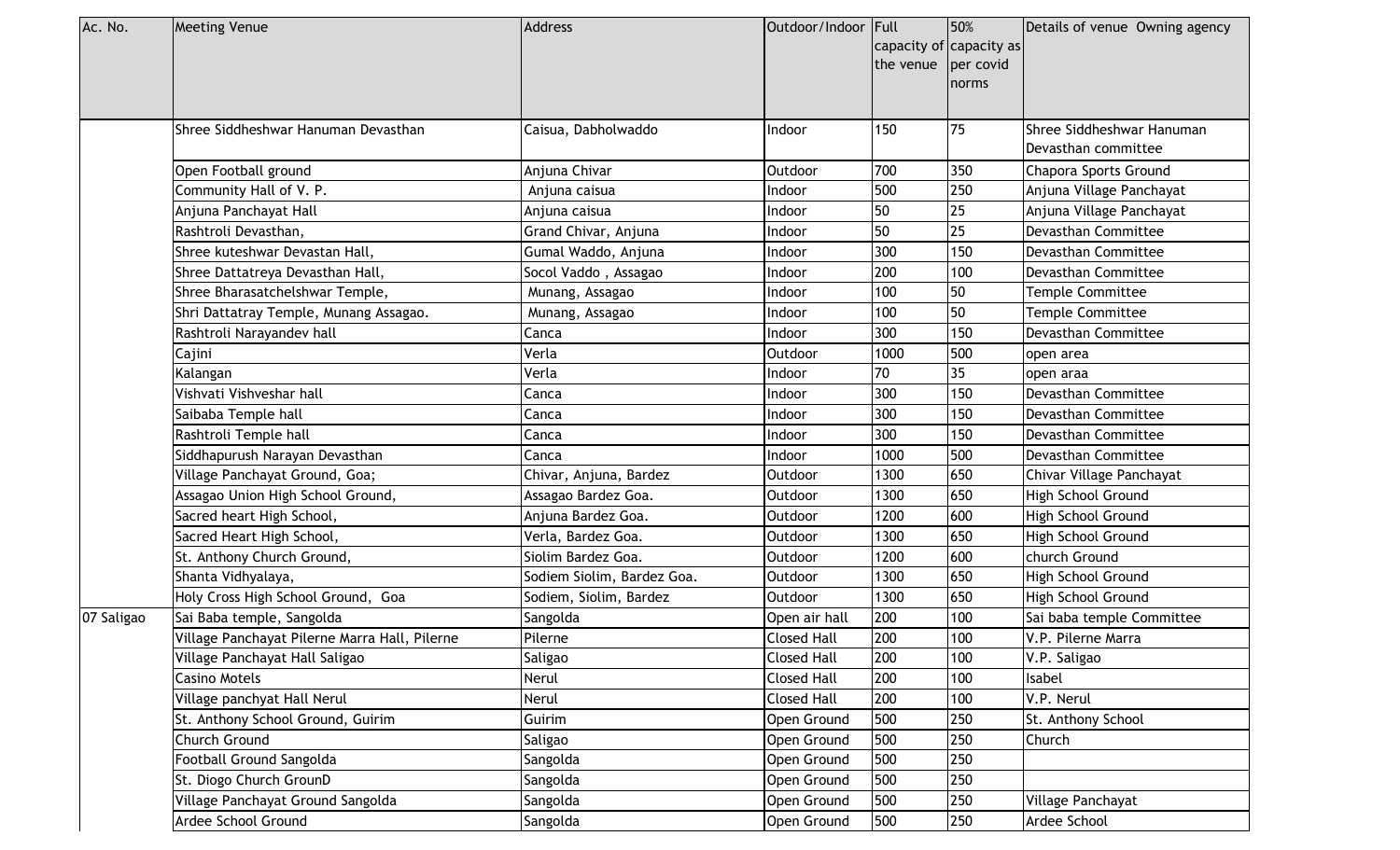| Ac. No.      | <b>Meeting Venue</b>                                                | <b>Address</b>           | Outdoor/Indoor Full | the venue | 50%<br>capacity of capacity as<br>per covid<br>norms | Details of venue Owning agency                          |
|--------------|---------------------------------------------------------------------|--------------------------|---------------------|-----------|------------------------------------------------------|---------------------------------------------------------|
|              | <b>VP Pilerne Ground</b>                                            | Pilerne                  | Open Ground         | 500       | 250                                                  | Village Panchayat                                       |
|              | Jyan Vikas School Ground                                            | Pilerne                  | Open Ground         | 500       | 250                                                  | Jyan Vikas School                                       |
|              | Village Panchyat Ground                                             | Pilerne                  | Open Ground         | 500       | 250                                                  | Village Panchayat                                       |
|              | Three Kings Church Ground                                           | <b>Reis Magos</b>        | Open Ground         | 500       | 250                                                  | Church                                                  |
|              | Betim Sports Club Ground, Near Masjid Ground                        | <b>Reis Magos</b>        | Open Ground         | 500       | 250                                                  | <b>Betim Sports Club</b>                                |
|              | Nerul Sports Club Ground                                            | Nerul                    | Open Ground         | 500       | 250                                                  | Nerul Sports Club                                       |
|              | Our Lady of Remedios Church Ground                                  | <b>Nerul</b>             | Open Ground         | 500       | 250                                                  | Church                                                  |
| 08 Calangute | Poriat Football Ground, Calangute                                   | Calangute                | Outdoor             | 5000      | 2500                                                 | Village Panchayat Calangute                             |
|              | Dr. Gustavo Monteiro Footbal Ground, Candolim                       | Candolim                 | Outdoor             | 3000      | 1500                                                 | Candolim Village Panchayat                              |
|              | Calangute Association Hall, Calangute                               | Calangute                | Indoor              | 1000      | 500                                                  | Calangute Association Hall,<br>Committee                |
|              | Dona Lavina Hall, Cattle Pond, Calangute                            | Calangute                | Indoor              | 100       | 50                                                   | Village Panchayat Calangute                             |
|              | Shri Jambleshwar Hall, Ximer, Calangute                             | Calangute                | Indoor              | 1000      | 500                                                  | Shri Jambleshwar Temple<br>Committee                    |
|              | Shri Shantadurga Candolkarin Hall, Candolim                         | Candolim                 | ndoor               | 500       | 250                                                  | Shri Shantadurga Candolkarin<br><b>Temple Committee</b> |
|              | Holy Trinity Church Hall                                            | Nagao                    | Indoor              | 250       | 125                                                  | Holy Trinity Church                                     |
|              | St. Teresa Educational Complex Hall                                 | Candolim                 | Indoor              | 250       | 125                                                  | St. Teresa Educational HSS,<br>Candolim                 |
|              | Calangute Village Panchayat Hall                                    | Calangute                | Indoor              | 200       | 100                                                  | Calangute Village Panchayat                             |
|              | Little flower of Jesus high school                                  | Calangute                | Indoor              | 100       | 50                                                   | Little flower of Jesus high school                      |
|              | Candolim Village Panchayat Hall                                     | Candolim                 | Indoor              | 100       | 50                                                   | Candolim Village Panchayat                              |
|              | Parra Village Panchayat Hall                                        | Parra                    | Indoor              | 100       | 50                                                   | Parra Village Panchayat                                 |
| 09 Porvorim  | I. Sant Gadge Maharaj Hall                                          | Porvorim                 | Indor               | 700       | 350                                                  | Penha de franca                                         |
|              | 2. Shivtej Hall                                                     | Porvorim                 | Indor               | 500       | 250                                                  | Penha de franca                                         |
|              | 3. Azad Bhavan                                                      | Pundalik Porvorim        | Indor               | 500       | 250                                                  | Penha de franca                                         |
|              | 4. Porvorim Sports & Cultural Club                                  | Torda Salvador do Mundo  | Indor               | 100       | 50                                                   | Salvador do Mundo                                       |
|              | 5. Church Ground Britona Malim                                      | <b>Britona</b>           | Outdoor             | 500       | 250                                                  | Penha de franca                                         |
|              | 6. Front Ground in front of Vetal Maharudra Temple,<br>Sanjay Nagar | Sanjay Nagar Porvorim    | Outdoor             | 150       | 75                                                   | Penha de franca                                         |
|              | 7. Vithoba Temple, Betim                                            | Betim,                   | Outdoor             | 100       | 50                                                   | Penha de franca                                         |
|              | 8. Vaddem Fotball Ground                                            | Vaddem Socorro           | Outdoor             | 2000      | 1000                                                 | Socorro                                                 |
|              | 9. Near Maruti Temple Ground, Housing Board<br>Complex              | Pundalik Nagar, Porvorim | Outdoor             | 1000      | 500                                                  | Penha de franca                                         |
|              | 10. Opposite Succoro Church Ground                                  | Zoswaddo, Soccoro        | Outdoor             | 100       | 50                                                   | Socorro                                                 |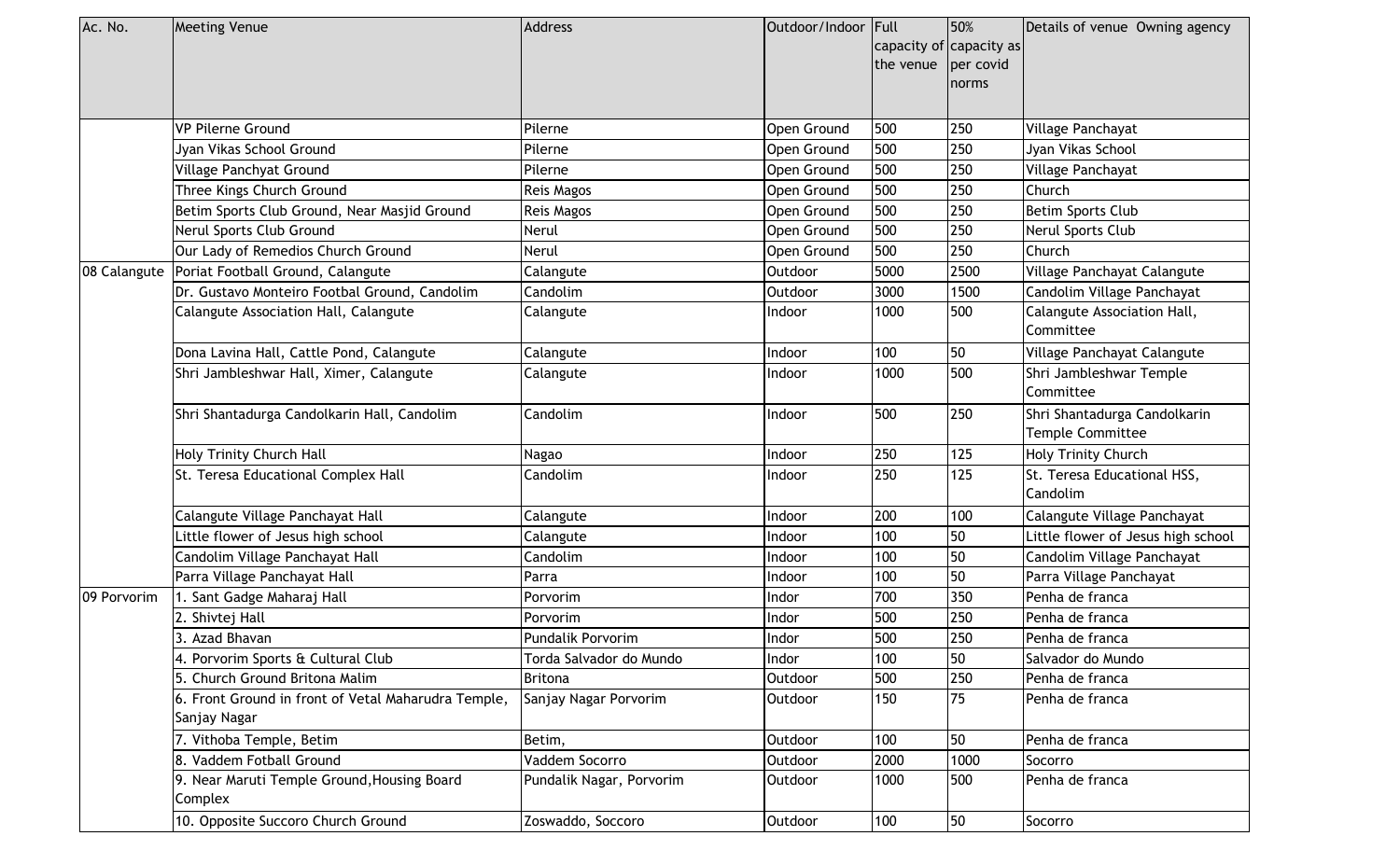| Ac. No.     | <b>Meeting Venue</b>                             | <b>Address</b>                                              | Outdoor/Indoor Full | the venue   per covid | 50%<br>capacity of capacity as<br>norms | Details of venue Owning agency                |  |
|-------------|--------------------------------------------------|-------------------------------------------------------------|---------------------|-----------------------|-----------------------------------------|-----------------------------------------------|--|
| 10 Aldona   | Village Panchayat Community Hall, Bastora        | Bastora                                                     | Indoor              | 150                   | 75                                      | Bastora Panchayat                             |  |
|             | Village Panchayat Hall, Ucassaim                 | <b>Ucassaim</b>                                             | Indoor              | 150                   | 75                                      | Ucassaim Panchayat                            |  |
|             | Village Panchayat Hall, Nachinola                | Nachinola                                                   | Indoor              | 250                   | 125                                     | Nachinola Panchayat                           |  |
|             | Village Panchayat Hall, Moira                    | Moira                                                       | Indoor              | 60                    | 30                                      | Moira Panchayat                               |  |
|             | Scan Club, Nachinola                             | Nachinola                                                   | Indoor              | 300                   | 150                                     | Committee of Scan Club                        |  |
|             | Comunidade de Uccassaim                          | Ucassaim                                                    | Indoor              | 100                   | 50                                      | Communidade                                   |  |
|             | Menzes Lawn, Bastora                             | Bastora                                                     | Outdoor             | 500                   | 250                                     | Spirit Menzes                                 |  |
|             | Corjuem Jymkhana Hall                            | Corjuem                                                     | Indoor              | 200                   | 100                                     | Committee of Corjuem Jymkhana                 |  |
|             | Siddeshwar Temple, Mandap Bastora                | <b>Bastora</b>                                              | Indoor              | 200                   | 100                                     | Committee of SiddeshwarTemple                 |  |
|             | <b>Belekar Estates</b>                           | Nachinola                                                   | Outdoor             | 500                   | 250                                     | Suraj Belekar                                 |  |
|             | St. Dominic Savio Sports Club                    | Calvim                                                      | Outdoor             | 150                   | 75                                      | Committee of St. Dominic Savio<br>Sports Club |  |
|             | <b>Terrys Marvel</b>                             | Mapusa                                                      | <b>Outdoor</b>      | 500                   | 250                                     | John Lobo                                     |  |
|             | Quitla Sports Club                               | Quitla                                                      | Outdoor             | 200                   | 100                                     | Jose Caridade                                 |  |
|             | Bandeshwar Mandap                                |                                                             | Outdoor             | 200                   | 100                                     | Committee of Bandeshwar Mandap                |  |
| 11 Panaji   | Dayanand Bandodkar Football Ground               | Campal                                                      | Open Air            | $800 +$               | 400                                     | SAG                                           |  |
| 12 Taleigao | Open Parking Spece Behind Old Panchyat Building, | Near Old Panchyat Building Taleigao-<br> Goa                | <b>Open Hall</b>    | 1000                  | 500                                     | Village Panchyat Taleigao                     |  |
|             | Taleigao Community Center,                       | Village Panchayt Taleigao Building,<br>Caranzalem, Taleigao | Closed hall         | 800                   | 400                                     | Village Panchyat Taleigao                     |  |
| 13- St Cruz | Near Bhagvati Tali (Pond), Gaulembhat, Chimbel   | Chimbel                                                     | Open air            | 800+                  | 400                                     | Chimbel Panchayat                             |  |
|             | Sateri Temple Hall, Chimbel                      | Chimbel                                                     | Indoor              | $500+$                | 250                                     | Devastan Committee                            |  |
|             | Hanuman Temple, Kirlawada, Chimbel               | Chimbel                                                     | Open air            | $200+$                | 100                                     | Devastan Committee                            |  |
|             | Near St. Cruz Junction, St. Cruz                 | St. Cruz                                                    | Open air            | $300+$                | 150                                     | St. Cruz Panchayat                            |  |
|             | Near Water Tank, Darga, Chimbel                  | Chimbel                                                     | Open air            | $200+$                | 100                                     | Chimbel Panchayat                             |  |
|             | Near St. Sebastian Chapel, Merces                | Merces                                                      | Open air            | $200+$                | 100                                     | Merces Panchayat                              |  |
|             | Main Bus stand, Indiranagar, Chimbel             | Chimbel                                                     | Open air            | $250+$                | 125                                     | Chimbel Panchayat                             |  |
|             | Sati Temple, Merces                              | Merces                                                      | Open air            | $250+$                | 125                                     | Devastan Committee                            |  |
|             | Idgah Maidan, Chimbel                            | Chimbel                                                     | Open air            | 800+                  | 400                                     | Chimbel Panchayat                             |  |
|             | Nr. Swami Samarth Math, Chimbel                  | Chimbel                                                     | Open air            | $300+$                | 150                                     | Devastan Committee                            |  |
|             | Volleyball Ground, Molloca, Merces               | Merces                                                      | Open air            | $500+$                | 250                                     | Merces Panchayat                              |  |
|             | Estrela Hall, St. Barbara, St. Cruz              | St. Cruz                                                    | Open air            | $1000+$               | 500                                     | Mr. Braganza                                  |  |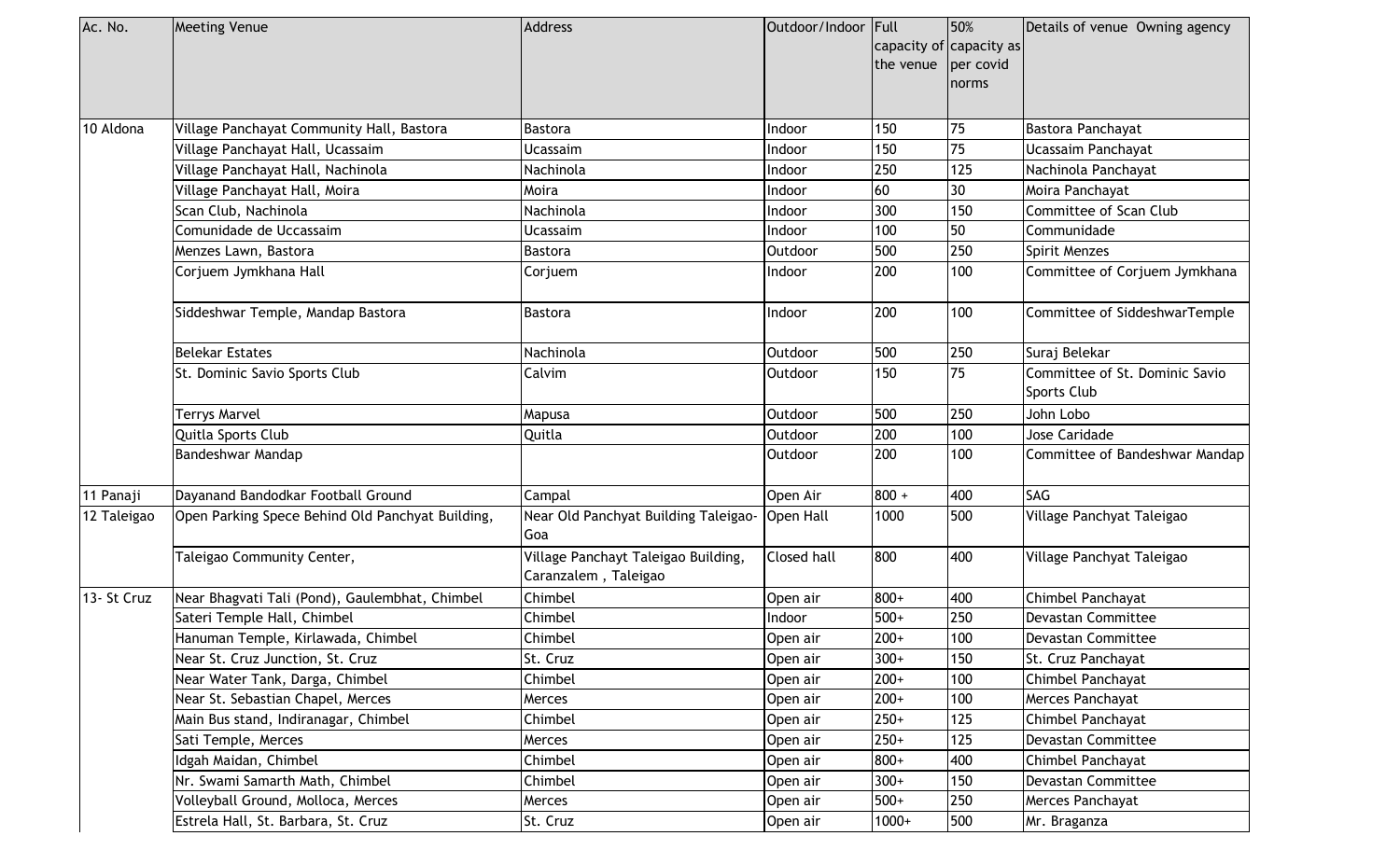| Ac. No.     | <b>Meeting Venue</b>                                            | Address              | Outdoor/Indoor Full |                     | 50%                     | Details of venue Owning agency            |               |  |
|-------------|-----------------------------------------------------------------|----------------------|---------------------|---------------------|-------------------------|-------------------------------------------|---------------|--|
|             |                                                                 |                      |                     |                     | capacity of capacity as |                                           |               |  |
|             |                                                                 |                      |                     | the venue per covid |                         |                                           |               |  |
|             |                                                                 |                      |                     |                     | norms                   |                                           |               |  |
|             |                                                                 |                      |                     |                     |                         |                                           |               |  |
|             | Opp. Shiv Temple, Indiranagar, Chimbel                          | Chimbel              | Open air            | $250+$              | 125                     | Chimbel Panchayat                         |               |  |
|             | Near Merces Market, Merces                                      | Merces               | Open air            | $200+$              | 100                     | Merces Panchayat                          |               |  |
|             | St. Milagres Chapel, Merces                                     | Merces               | Open air            | $500+$              | 250                     | Commitee                                  |               |  |
| 14-St Andre | Open Ground, Neura                                              | Neura                | <b>Closed hall</b>  | 800                 | 400                     | V.P. Neura                                |               |  |
|             | Sabhagraha Hall, Sateri Temple,                                 | Neura O Pequeno      | Open Hall           | 200                 | 100                     | Shri Sateri Devasthan, Neura O<br>Pequeno |               |  |
|             | Parish St, Lawarence Hall                                       | Agassaim             | Closed hall         | 100                 | 500                     |                                           |               |  |
|             | Open Air- Nr V.P. Agassaim                                      | Agassaim             | Open Hall           | 200                 | 100                     |                                           |               |  |
|             | Football Ground at Agassaim Club, V.P. Agassaim                 | Agassaim             | Open Hall           | 100                 | 50                      |                                           |               |  |
|             | Shri Shasti Shantadurga Devasthan Hall,                         | Thorlem bhat, Dongri | Closed hall         | 300                 | 100                     | Devasthan, Thorlem bhat, Dongri           |               |  |
|             | Intruz Mandap Hall                                              | Thorlem bhat, Dongri | Closed hall         | 150                 | 75                      |                                           |               |  |
|             | Batim V.P. Hall                                                 | <b>Batim</b>         | Closed hall         | 500                 | 250                     | V.P. Batim                                |               |  |
|             | Old Heritage Hall                                               | Pillar               | Open Air            | 400                 | 200                     | Gajanan Keni                              |               |  |
|             | <b>Cotta Mension</b>                                            | Agassaim             | Open Air            | 400                 | 200                     | Jose Cotta                                |               |  |
|             | 15 Cumbarjua Football Graound Sao Mathais                       | <b>Diwar</b>         | Open Air            | 500                 | 250                     | SAG / V.P. Sao Maithais                   |               |  |
|             | Football Ground Carambolim                                      | Carambolim           | Open Air            | 800                 | 400                     | SAG/ V.P.Carambolim                       |               |  |
|             | Football Ground St.Etevam                                       | St.stevem            | Open Air            | 800                 | 400                     | St. Esteveam Club, St. Estevam            |               |  |
|             | Monfort ITI, Football Graound Corlim                            | Corlim               | Open Air            | 800                 | 400                     | Principal of Monfort ITI, Corlim          |               |  |
|             | Old Goa Institue, Ella Old Goa Football Ground                  | Old Goa              | Open Air            | 800                 | 400                     | Principal of Old Goa Institute Old<br>Goa |               |  |
|             | Dhulapi, Football Ground                                        | Dhulapi              | Open Air            | 500                 | 250                     | Govt.Primary School, Dhulapi              |               |  |
|             | Cumbarjua Football ground, Zorkatar                             | Cumbarjua            | Open Air            | 500                 | 250                     | V.P.Cumbarjua                             |               |  |
|             | Corlim Church, Football Ground, Corlim                          | Corlim               | Open Air            | 500                 | 250                     | Corlim Church                             |               |  |
|             | Survarnam Hall, Corlim                                          | Corlim               | Indoor/AC           | 1000                | 500                     | Sagar Bhat                                |               |  |
|             | V.P.Carambolim Hall                                             | Carambolim           | Indoor              | 300                 | 150                     | V.P.Carambolim                            |               |  |
|             | Hill top, Hall, Dhulapi                                         | Dhulapi              | Indoor              | 1000                | 500                     | Dayanand Chopdekar                        |               |  |
| 16 Maem     | Shree Devi Lairaee Hall--- Multiple Utility complex,<br>shirgao | Shirgao              | Indoor              | 1200 to<br>1500     | 750                     | Devasthan Committee (Mahadeo<br>Gaonkar)  | 9923496356    |  |
|             | Village Panchayat Hall, Chorao-Madel                            | <b>Chorao Madel</b>  | Indoor              | 300 to 400 200      |                         | V. P Chorao                               | 8698721150    |  |
|             |                                                                 |                      |                     |                     |                         |                                           |               |  |
|             | Pandavwada Yuvak Sabha Mandap                                   | Chorao Madel         | Indoor              | 500                 | 250                     | <b>MPLAD</b>                              | Not Available |  |
|             | Shree Devkikrishna Pisso Ravalnath Mandap,<br>Pandavwada        | Chorao Madel         | Indoor              | 500                 | 250                     | Devasthan Committee                       | Not Available |  |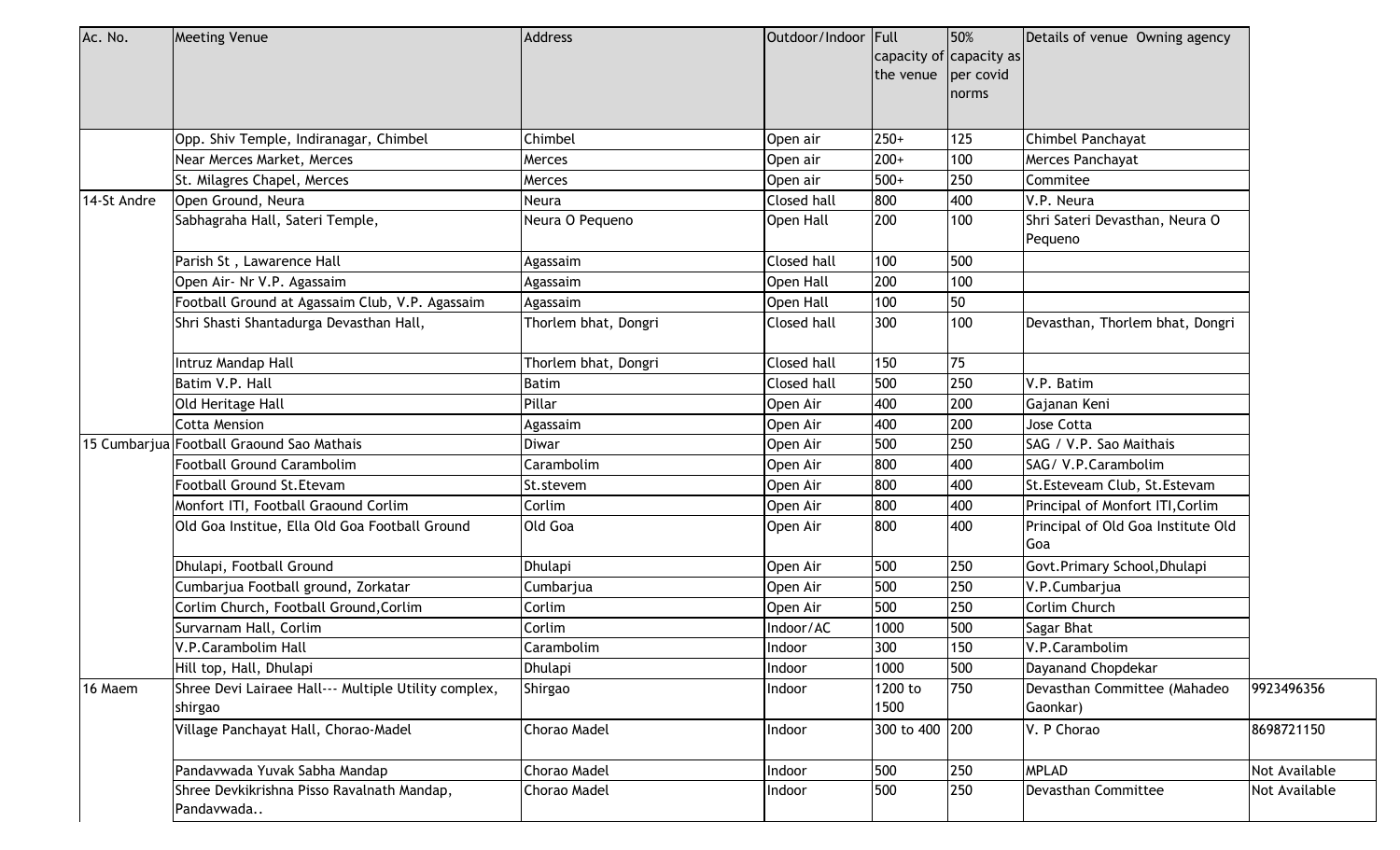| Ac. No.     | <b>Meeting Venue</b>                                            | <b>Address</b>                    | Outdoor/Indoor Full         | the venue per covid         | 50%<br>capacity of capacity as<br>norms | Details of venue Owning agency                                                                          |                            |
|-------------|-----------------------------------------------------------------|-----------------------------------|-----------------------------|-----------------------------|-----------------------------------------|---------------------------------------------------------------------------------------------------------|----------------------------|
|             | Narayan Zantye Hall, Vathadev, Sarvan                           | Sarvan Bicholim                   | Indoor                      | 1000 to<br>1500<br>capacity | 750                                     | Narayan Zantye Trust                                                                                    | Not Available              |
|             | Keshav Seva Sadhna school, Vathadev, Sarvan                     | Sarvan Bicholim                   | Indoor                      | 300 to 350 175              |                                         | Keshav Seva Sadhna Trust                                                                                | Not Available              |
|             | MomentZ Hall, Govindnagar, Vathadev, Sarvan,<br><b>Bicholim</b> | Sarvan Bicholim                   | Outdoor                     | 1000 to<br>1200             | 650                                     | <b>Gaurish Govekar</b>                                                                                  | 9890328822 /<br>8888328822 |
|             | Kelbai temple hall, Mayem                                       | Mayem                             | Indoor                      | 400-500                     | 250                                     | Devasthan Committee                                                                                     | Not Available              |
| 17 Sangulim | Bodke ground, Sanquelim, opposite KTC bus stand                 | Sanquelim, opposite KTC bus stand | Open air                    | 2000<br>people              | 1000                                    | Sankhali Minicipal Council,<br>Sanquelim-Goa.                                                           |                            |
|             | Ravindra Bhavan, Sanquelim                                      | Ravindra Bhavan, Sanquelim        | Auditorium<br>(closed Hall) | 750 people 375              |                                         | Directorate of Art and Culture,<br>Panaji.                                                              |                            |
|             | Rudreshwar temple Sabha Mandap, Arvalem                         | Arvalem                           | Open air                    | 500 people 250              |                                         | Rudreshwar Devasthan Arvalem                                                                            |                            |
|             | Siya garden, Arvalem                                            | Arvalem                           | Open air                    | 500 people 250              |                                         | Prasad Pangam, r/o Sanquelim-<br>Goa.                                                                   |                            |
|             | Vividha Hall, Navelim                                           | Navelim                           | <b>Closed Hall</b>          | 500 people 250              |                                         | Laxminarayan Education Trust                                                                            |                            |
|             | Amruteshwar Temple, Bhagatwada, Amona.                          | Amona.                            | Closed Hall                 | 500 people 250              |                                         | Devasthan Committee Amona                                                                               |                            |
| 18 Poriem   | morlem community hall                                           | morlem                            | closed hall                 | 500                         | 250                                     | morlem panchayat                                                                                        |                            |
|             | sundaram hall honda                                             | honda                             | closed hall                 | 500                         | 250                                     | prakash gawas                                                                                           |                            |
|             | laxmi hall honda                                                | honda                             | closed hall                 | 500                         | 250                                     | gajanan gawas                                                                                           |                            |
|             | Keri youth club                                                 | Keri                              | closed hall                 | 500                         | 250                                     | Keri cooperative bank                                                                                   |                            |
| 19 Valpoi   | Mhashimol ground Nanus Valpoi Goa                               | Valpoi                            | Open Air                    | 2000                        | 1000                                    | Municipality, 9423308383                                                                                |                            |
|             | <b>KTC Bus Stand Valpoi</b>                                     | Valpoi                            | Open Air<br>/Indoor         | 1000                        | 500                                     | Kadamba Transport Corporation<br>Panaji Goa, 9404147005 (Bus stand<br>incharge) at KTC Bus Stand Valpoi |                            |
|             | Shantadurga Temple, Nagargao                                    | Nagargao                          | Indoor                      | 200                         | 100                                     | Devasthan Committee, 9921975533                                                                         |                            |
|             | Govt. High School ground Savordem                               | Savordem                          | Out door                    | 300                         | 150                                     | Directorate of Education Porvorim<br>Goa,                                                               |                            |
|             | City Hall Valpoi                                                | Valpoi                            | indoor                      | 200                         | 100                                     | Shaikh Anis, 9420877886                                                                                 |                            |
|             |                                                                 |                                   |                             |                             |                                         |                                                                                                         |                            |